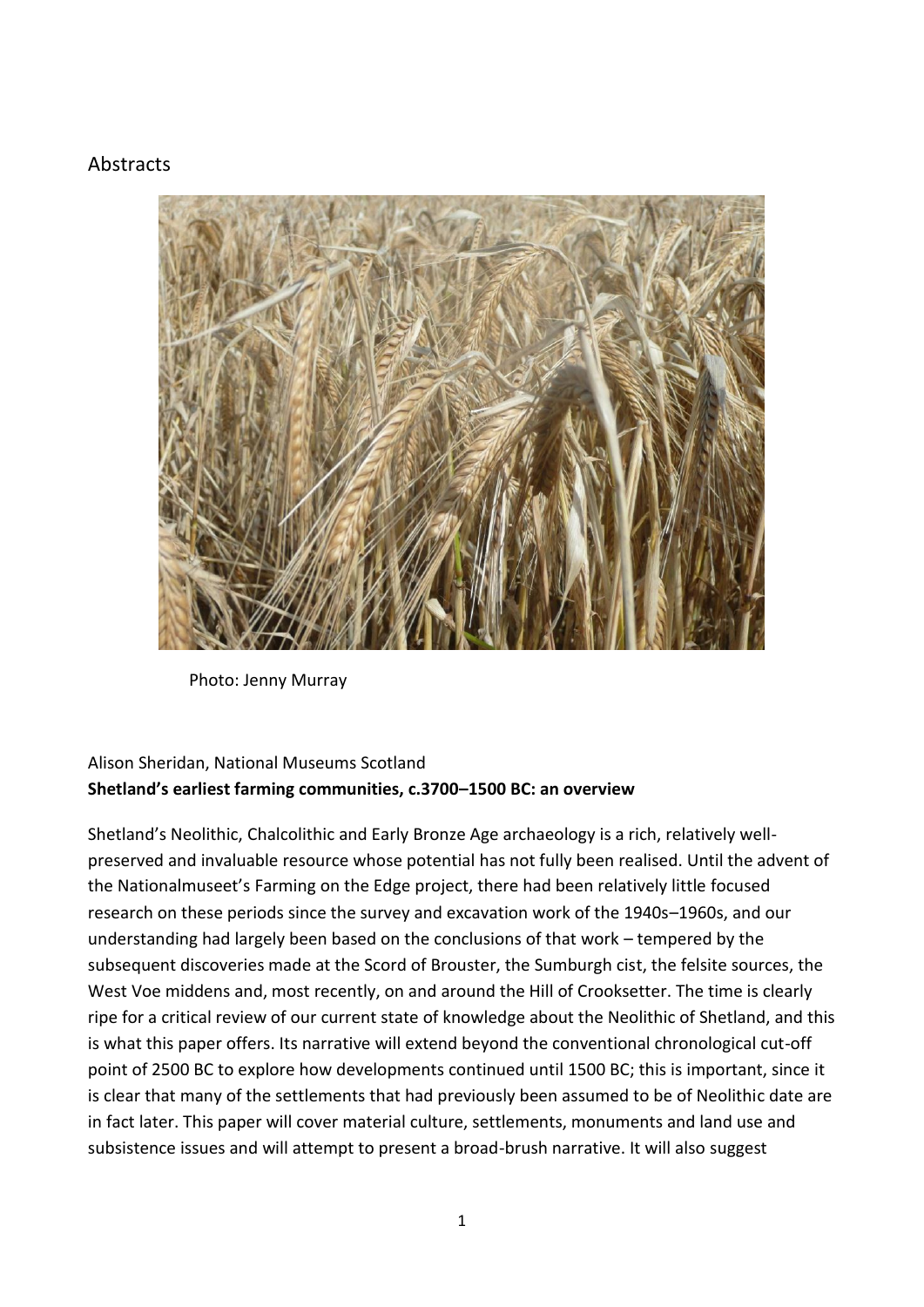potentially fruitful lines of investigation. The story of Shetland's Neolithic (and succeeding centuries) is a fascinating tale featuring episodes of contact with the outside world (but not with Scandinavia!), punctuated by periods when a distinctively insular 'culture' and lifestyle evolved. Shetland's Neolithic will be compared and contrasted with that of the Orkney archipelago, where a very different story can be told.

# Val Turner, Shetland Amenity Trust & University of Stirling **The Answer Lies in the Soil**

The thin, acidic, peaty, soils of Shetland look fairly unpromising for agriculture today and yet, even 100 years ago they were cultivated more intensively. This paper uses micromorphology to explore the environment which the first Shetland farmers encountered and how they managed the soils in order to make them productive. In doing so, it also investigates whether soil management practices were universal across Shetland and if not, what factors may have influenced differences in both amendment and intensity. The paper will also looks at the sizes and shapes of the areas cultivated and assesses levels of productivity. This will provide an insight into the contribution which agriculture made to the "safe food bank" (Mahler, 2007) and challenges recent assertions that Neolithic farmers turned their backs on the sea as part of a taboo.

#### Jenny Murray , Shetland Museum and Archives

#### **Agriculture in Shetland– a look at farming traditions in the Isles dating back to the prehistoric period.**

Until the 19<sup>th</sup> century the Shetland Isles were completely self-sufficient; crops were sown, harvests gathered and animals grazed the hillsides. This annual cycle has sustained the island population over five millennia, and the ancient stone field boundaries seen all around these remote communities are a testament to the effective animal husbandry employed to keep the crops safe during the growing period.

The Shetland landmass offers limited areas of fertile ground, arable pockets of land lie close to the shoreline and palynological studies suggest some of these green patches have been farmed since the Neolithic period. These small fields have been ploughed or dug every spring and Shetland Museum has in its collection some of the implements used, including a group of rare wooden tools dating from the Iron Age. This paper will explore the islands farming history and its roots so firmly planted in the prehistoric period.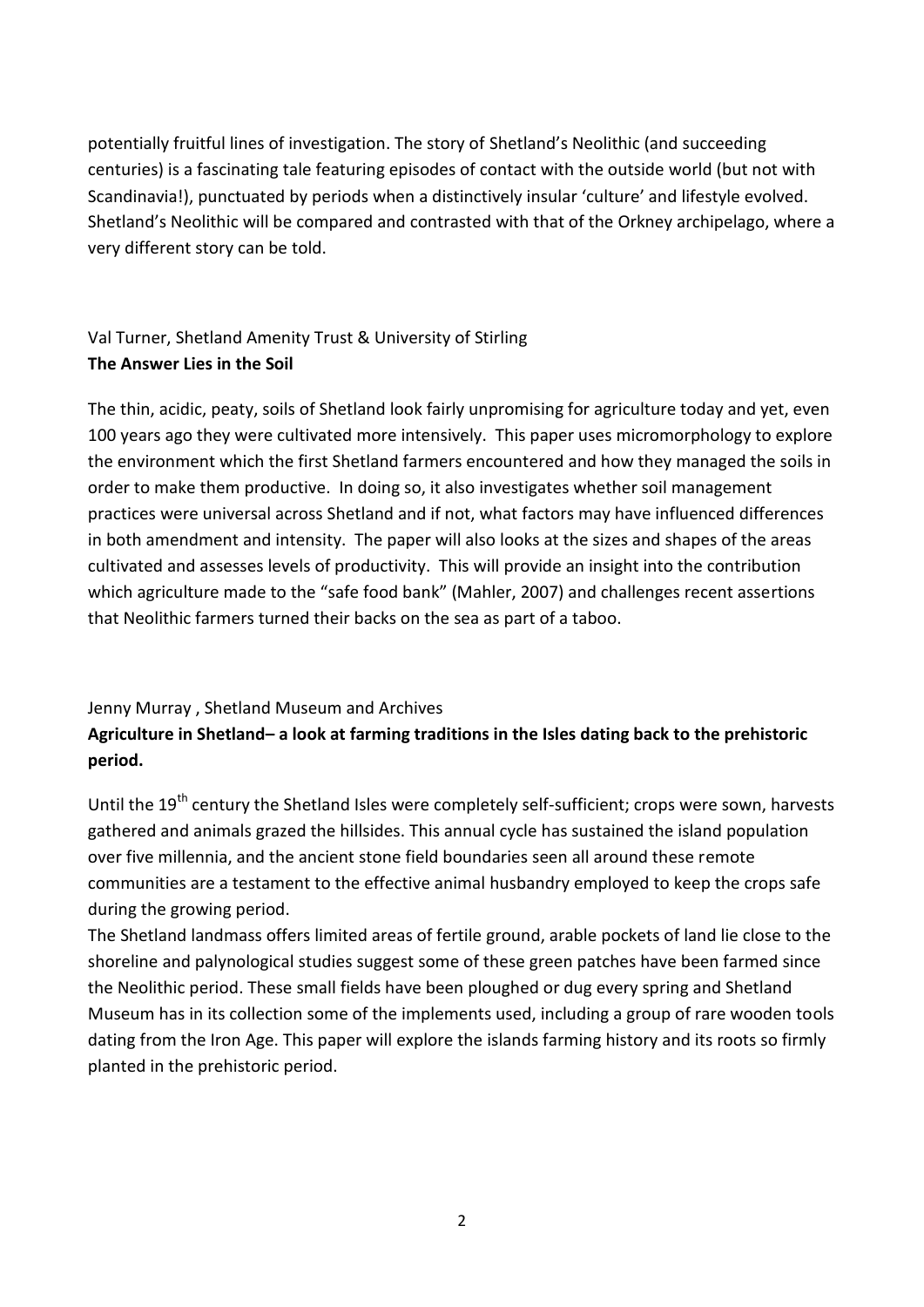## Gabriel Cooney, University College Dublin **The role of axes from island sources in the Neolithic of Ireland and Britain**

The central question posed in the paper will be whether the quarrying and procurement of axes from special sources, specifically island, may have had a significant role in defining from what it was to be 'Neolithic' in Ireland and Britain. Three quite different island case studies (Lambay, Tathlin and Shetland) will be discussed. Study of the use of stone by island communities provides us with the opportunity to explore both its importance in island life and the interconnectivities created by the movement of objects. Objects of stone brought from or to islands literally carry their sense of place and history with them. The movement of material between locations and sources also provides us with the opportunity to think about exchange systems. The critical issue of the relationship between exchange networks involving material from these island sources and the establishment and development of the Neolithic will be a focus of discussion.

# Ditlev L. Mahler, The National Museum of Denmark **Stanydale, an assembly area or just a large Neolithic house on** Shetland?

After C.S.T. Calder's excavation during the summer 1949, Stanydale got a reputation as being a special site, and Calder uses words such as "temple" about the structure and compares Stanydale Hall with Mediterranean constructions. The paper will take a closer look at the surroundings trying to evaluate whether there are any indications of Stanydale being something special dated to Shetland's Late Neolithic or Beaker Period. This seems important as we could be talking of a parallel to other Neolithic assembly places both on the British Isles and in South Scandinavia. In the area we find at least ten cairns arranged on the surrounded hill tops as well as a border dyke at Lardie Hill Southeast of the hall. Four house sites presumable predate the hall, and there are traces of standing stones and a possible procession route when approaching the hall from the East. Or could it be just a large house?

#### Lauren Doughton, University of Manchester **Burnt Mounds: Transforming Spaces and Places in Bronze Age Shetland.**

Despite being among the most numerous sites recorded for the period, burnt mounds are often missing from syntheses of the British Bronze Age. In locations such as Shetland, where typically 'Bronze Age' material appears to be absent, this approach can lead to the suggestion that these areas may have become stagnant, or isolated.

This paper will examine the relationship between burnt mounds and other activities of the period, and explore how the activities which took place at these sites can be related to wider Bronze Age cosmologies. Focussing on votive deposits, monument construction, and the prevalence of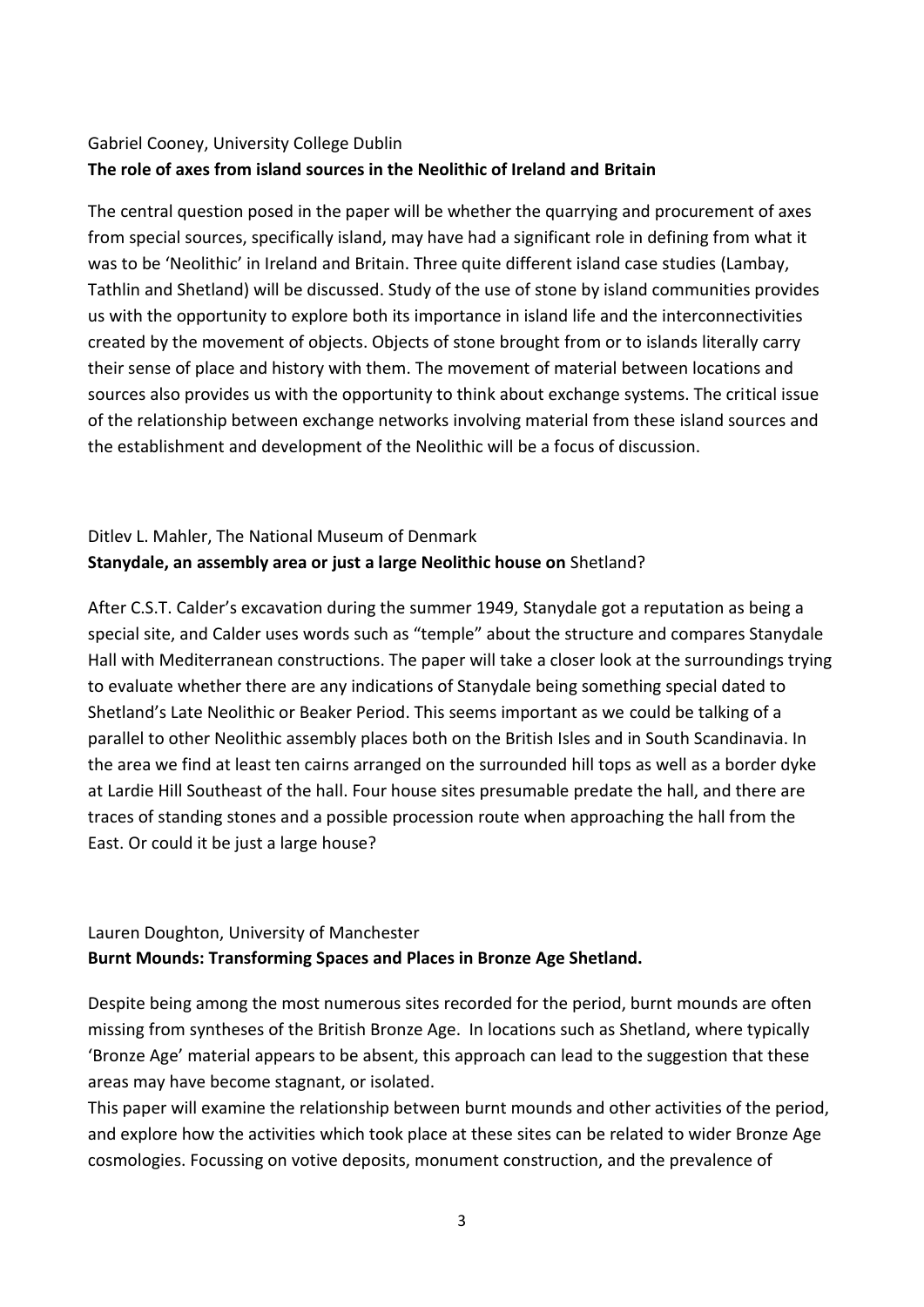cremation practises it will argue that burnt mounds form a suite of wider practises which reflect how Bronze Age people understood and related to their landscapes. Finally, it will explore what the implications of these relationships are for our understanding of life in Bronze Age Shetland.

# Joakim Goldhahn, Linné University in Kalmar **Variation on a theme - heaps of fire-cracked stones and its history of interpretation**

Heaps of fire-cracked stones has been recognised as a prehistoric features for about 100 years. Various interpretations have been put forward, ranging from the mundane to ritual ones. During the last couple of years, several large-scale contract led archaeological excavation has broaden our knowledge about this enigmatic features. My presentation will paint a picture of the history research of heap of fire-cracked stones and highlighted some ways to deepen our understanding of this prehistoric remain.

## Inga Merkyte, University of Copenhagen **From Option to Practice: Remarks on the Neolitisation of the Eastern Baltics**

Conventionally, the beginning of "Neolithic" in the Eastern Baltics is falling in the middle of the 5th millennium BC, as defined by the introduction of ceramics. A sustainable Neolithic economy is probably not in place before the Bronze Age at the end of a long and so-called availability phase sensu Zvelebil & Rowley-Conwy.

Traditionally, the region has been studied in terms of a few large cultural complexes such as the Narva, Neman, Combed Ware, Rzucewo, etc., while in fact there is growing evidence that it was highly fragmented, with groups subscribing to different cultural traditions co-existing within even minor areas. At the same time, it is now possible to establish regular flows of material evidence for internal and external contacts, bringing even wider regions together. Recent C14 dates are also challenging the traditional cultural scenarios.

An attempt is made to recapitulate the accumulated evidence and re-insert the Eastern Baltics into the comparative theoretical discussions on the nature, origin, and development of Neolithisation.

#### Torben Bjarke Ballin, University of Bradford **The Mesolithic / Neolithic transition in southern Norway**

The topic of this presentation is when and how Neolithic economy was introduced in southern Norway and how this took place. Traditionally, the Norwegian Mesolithic/Neolithic transition is dated as in southern Scandinavia, partly due to the recovery of small numbers of Neolithic type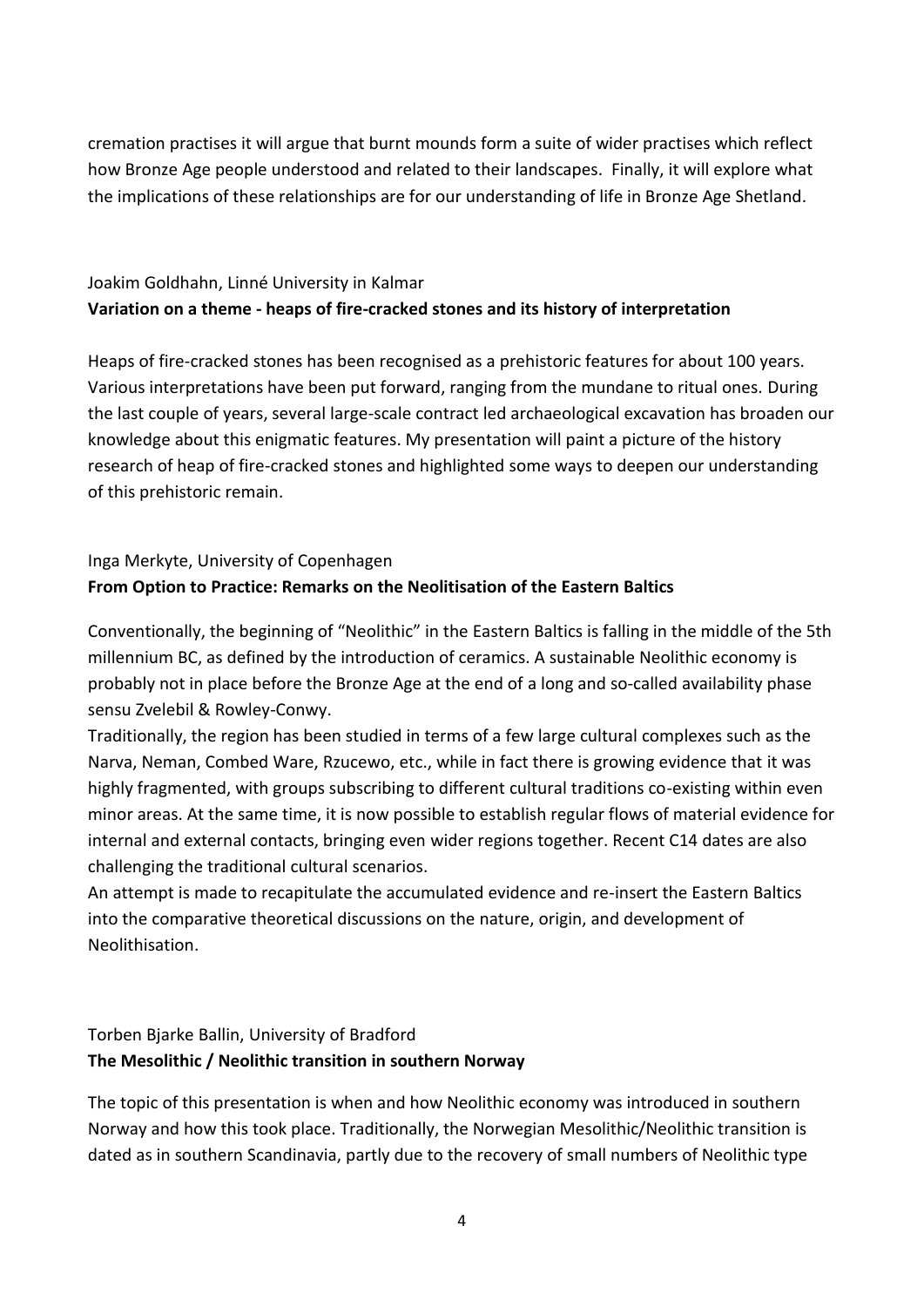implements and dramatic occurrences like the replacement in SW Norway of flint with rhyolite. However, artefactual evidence, settlement patterns and monuments indicate that this was a gradual process which may have started at the formal Meso/Neo transition (availability phase), but where proper substitution did not begin until the second half of the Middle Neolithic, with the Late Neolithic probably representing economical consolidation (cf. Zvelebil & Rowley-Conwy 1984). In this paper, material culture evidence is presented, and the process is discussed.

artefactual (eg, pottery and polished flint) and other evidence is presented, and the process is discussed.

#### Lasse Sørensen, The National Museum of Denmark

#### **Hunters farming or farmers hunting and fishing – archaeological evidences from the second agrarian expansion towards the northern parts of Scandinavia**

The agrarian expansion during the Early Neolithic in Scandinavia reached its limits along a line between Stockholm and Oslo. It was not until the third millennium during the later part of the Neolithic that the next agrarian advance began to move further north. Gaining a deeper understanding of when, how and why these processes began is going to be discussed in this paper.

#### Matti Leino, Swedish museum of Cultural History **Patterns of agricultural spread in Nordic landrace crops**

To understand agricultural spread in history and prehistory the study of landrace crops has lately become a research strategy. By population genetic approaches phylogeographical structures can be revealed that reflect how seed has been exchanged and spread in historical times. Landraces have been kept in genebanks as extant material, but for some areas only very few accessions or accesions with poor passport data can be obtained. In this case, historical specimens such as the 19th century seed collection stored by Nordiska museet, can be valuable complements by the study of remaining DNA in the samples.

We have studied population structure in Nordic barley, field pea and rye landraces. The results imply different introduction routes of crops into Fennoscandia. We can also see how 20th century agriculture have changed the composition of 'on farm' preserved landraces and how different material types could result in different historical interpretations.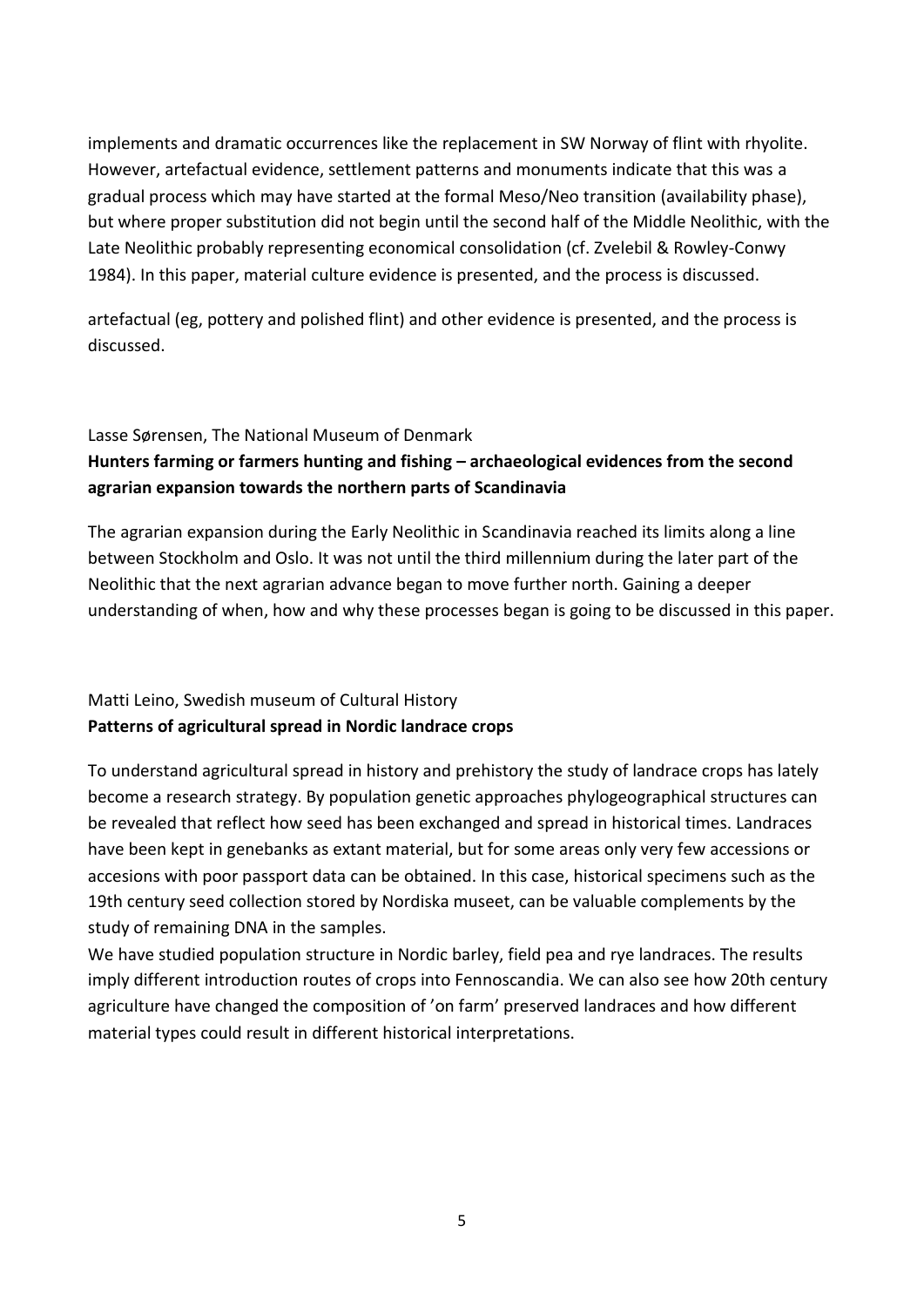## Olle Hartvig Hemdorff, Archaeological Museum University of Stavanger **Late Neolithic and Bronze Age Houses in SW-Norway – evidence of strong relations between Southern Parts of Norway and Northern Jutland (Thy Region)**

At the beginning of 1980-ies the Archaeological museum, University of Stavanger started to use mechanical top soil stripping. Since then a large number of settlements with more than 300 houses/buildings from prehistoric times have been excavated.

The majority of these houses are from Iron Age but a surprisingly large number of houses (farmsteads) can be dated to Late Neolithic and Bronze Age.

From Late Neolithic and Bronze Age per. I. (app. 2100 B.C. – 1500 B.C.) we have excavated 12 sites with a total of more than 27 houses (two aisled) and from Bronze Age period II-VI the amount of settlements are 12 with a total of more than 53 houses (three aisled).

The striking similarity in the development of the house together with finds of flint artifacts made from flint originating from mines in Jutland, pottery from Late Neolithic and Bronze Age similar to pottery from Thy (Danish pottery brought to Norway??) clearly shows the close bonds between the two areas.

Søren Diinhoff, The University Museum of Bergen

## **The Early farming of Western Norway – a discussion of evolutionism and the myth of primitiveness in pioneering farming**

Until recently archaeological finds of the early agriculture of the Late Stone Age and Early Bronze Age in Western Norway were sparse and this was true for the rest of the country as well. The pronounced lack of finds left the research of the period in a vacuum in between the better founded studies of the predating hunter – gatherer societies and the peasants of the later Iron Age. The early farming would be explained as the link in between the two and as an evolutionistic necessity the period was presented as a primitive pioneering phase. Following, as the later Iron Age farms were known to be sedentary dwellings with evolved social structures and a high technological level of intensive farming in an infield – outfield system, the Late Stone Age farming had to be explained as a semi nomadic economy, where traditional hunter gathering and fishing were combined with animal husbandry and some extensive corn growing. However, archaeological excavations of the last ten to fifteen years have produced a number of early agricultural settlements and field systems from the period in question. The knowledge we have today clearly challenges the traditional myth of evolutionistic primitiveness and call for a renewed discussion.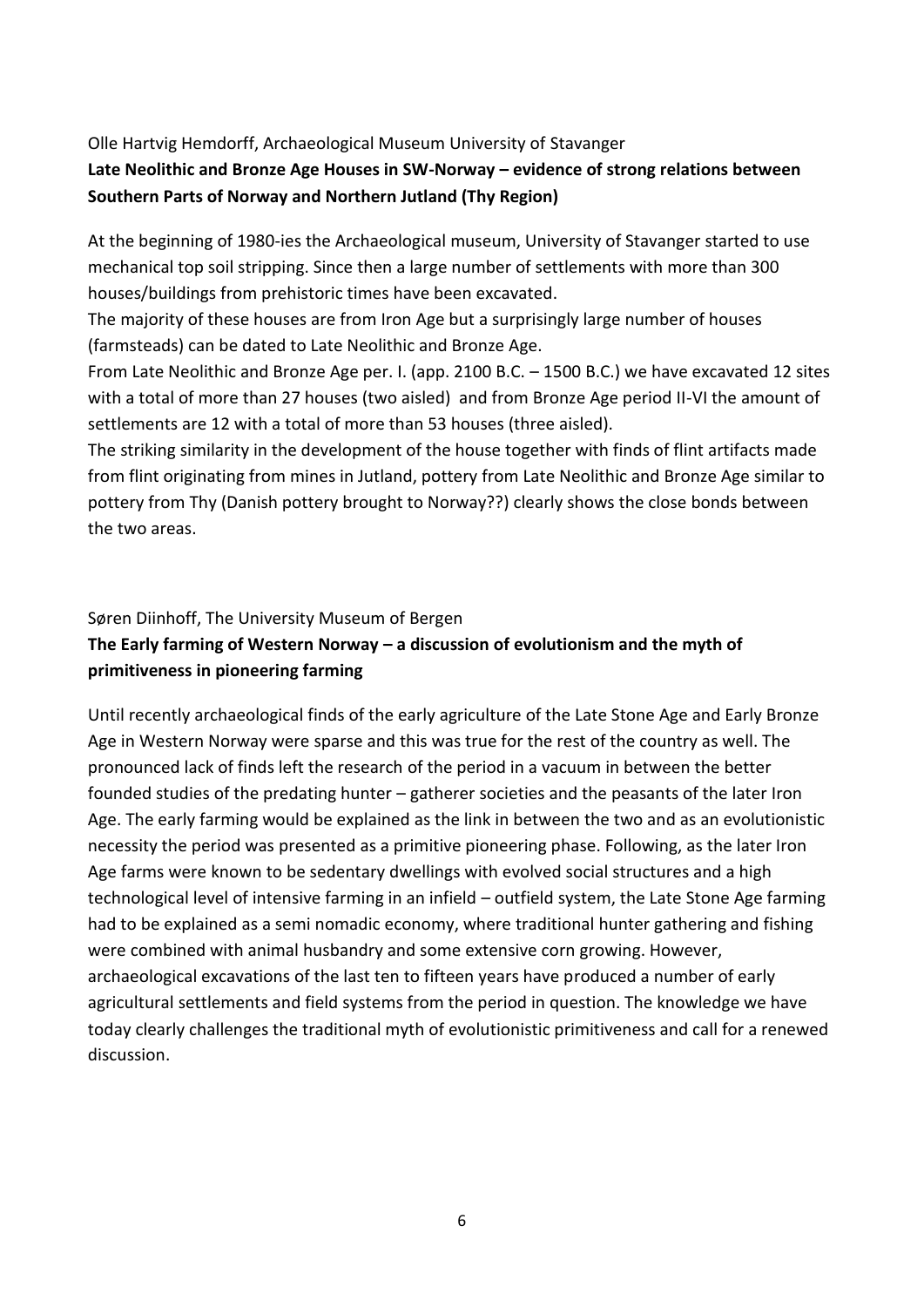#### Preben Rønne, Vitenskapsmuseet, NTNU, Trondheim **The northernmost signs of South Scandinavian influence**

Hjemmeluft I is situated in Alta County in Finnmark about 70o north. The site was excavated by Anders Nummedal during 1925, and the excavation showed that the flint artefacts and the raw material were dominated by import from South Scandinavia. Unfortunately Nummedal never published this part of the material.

101 artefacts were of South Scandinavian flint and resembled South Scandinavian types, and the excavation indicated that the settlement was not of local origin. Only 49 pieces were made of local slate. The site is situated near the coast, where many hunter/gatherer types of rock carvings are concentrated. Very few of the rock carvings are of South Scandinavian type, among which are some late Bronze Age boat carvings.

A strike a light from Early Bronze Age per. II - III was found a few km away from Hjemmeluft. This nice and rare type of strike a light is normally found in rich male graves, which could indicate the presence of Bronze Age graves in the vicinity.

Near Harstad, more than 550 km to the south, the northernmost bronzes of South Scandinavian type have been found. At Engeløya both rock carvings in the form of cup-marks and a period IV grave have been uncovered together with a cultural layer from the same period, and this very likely indicates the presence of South Scandinavian settlements as far as Lofoten, and the sites around Alta Fjord show that this expansion continued all the way to Alta.

#### Johan E. Arntzen, Tromsø University Museum

# **The significance of farming in northern Norway 1200 BC – 0 AD: An assessment of the empirical situation**

Palynological investigations show that farming became a considerable part of the subsistence economy amongst coastal settlements in northern Norway around 1200-1100 BC. Through a relatively small number of stray finds of Nordic Bronze Age character it is clear that these settlements have had connections to the South. Until recently these findings have not been backed up by settlement data. Two large-scale CRM-excavations have however changed this picture, and it is now clear that farming settlements with longhouses and fields have been present at least in parts of the region during the late Bronze Age and the Pre-Roman Iron Age. To assess the extent of these settlements additional data are however sorely needed. This presentation will provide a reinterpretation of other site-types and sources of data that may shed new light on these early farming settlements. The main focus will be on find localities for stray finds of Nordic Bronze Age character, drift sand localities with finds of asbestos tempered ceramics, as well as small-scale CRM-registrations where cooking-pits, postholes and relict fields have been uncovered.

Flemming Kaul, The National Museum of Denmark **The one-edged razor - northernmost and southernmost**